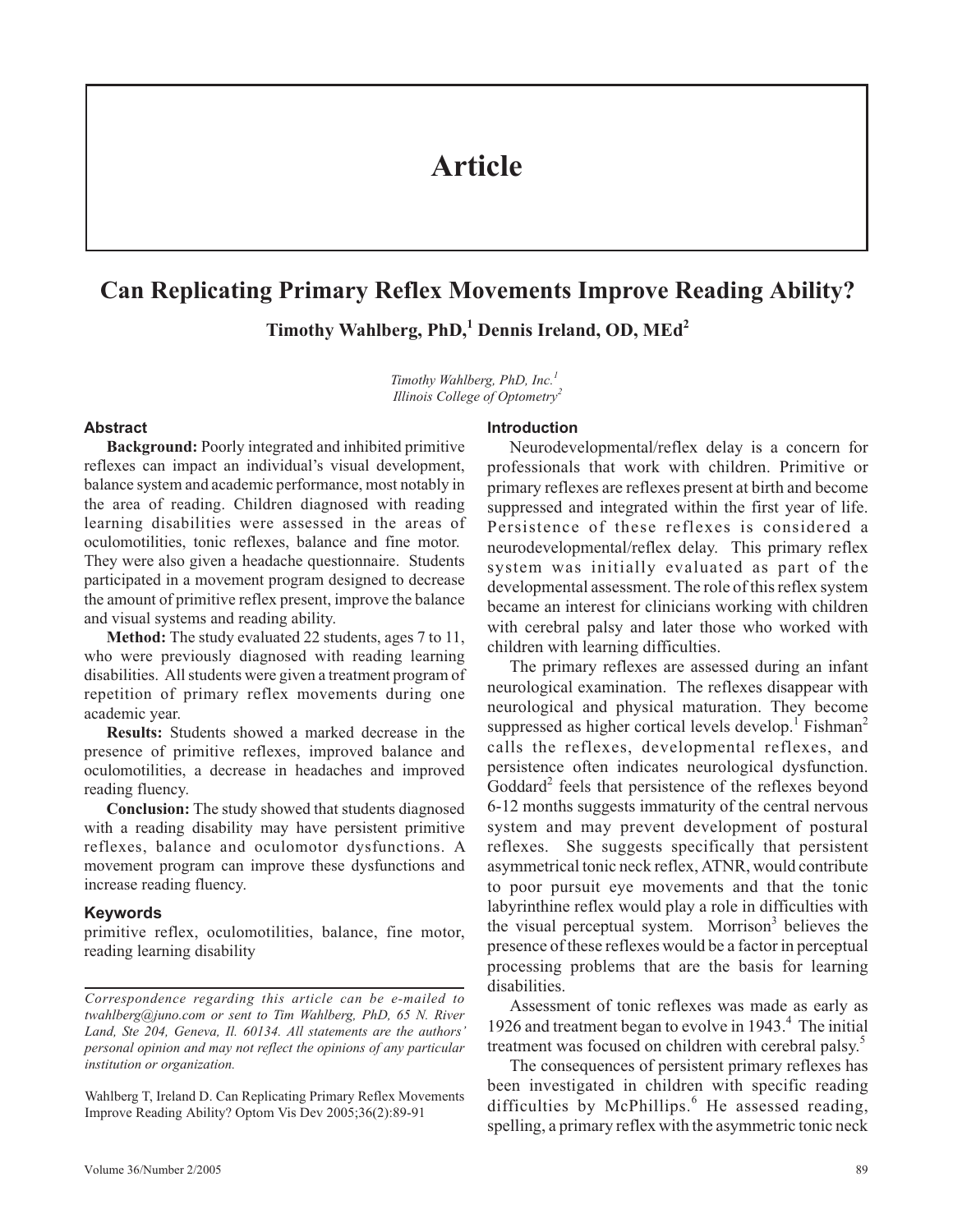reflex (ATNR), eye tracking with the Ober 2, and two phonological tests. The treatment consisted of the repetition of primary reflex movements. The children were assigned a specific movement sequence to be repeated at home 10 minutes a day. They were evaluated every two months for a period of 12 months. The experimental group showed a significant decrease in the level of persistent primary reflex, a greater increase in reading scores, and a significant decrease in saccadic frequency. Morrison<sup>7</sup> evaluated the ATNR in 19 learning disabled children. He found the persistence of the reflex equal to a mentally retarded sample and present more frequently than in a developmentally normal sample. Assessment of primary reflexes has also become a part of visual development evaluations.<sup>8,9</sup>

## **Methods**

We evaluated 22 subjects diagnosed with a learning disability in reading to determine if primary reflexes were still present. Ten of the subjects were serviced in a self contained special educational classroom, and 12 of the subjects were in a regular education setting. The 22 subjects varied in age from 7 to 11. The learning disability in reading was defined as reading more than one year below grade level. The self contained classroom was for children that were classified as needing special educational services on a continuous basis throughout the entire school day. Both groups of students received reading intervention based on their individuals needs. Each group received the same amount of reading intervention. The regular education reading learning disabled group received pull out services and the self contained reading learning disabled group received classroom intervention.

The assessment included two tests of balance, three tonic reflexes, two oculomotor tests, two fine motor tests and a headache questionnaire. The balance tests were the Tandem and the Fog walks. The reflexes included the asymmetrical tonic neck reflex tested in the quadruped position (ATNRAT) (the Ayres Test), asymmetrical tonic neck reflex standing position (ATNRSCH) (the Schilder's Test), symmetrical tonic neck reflex tested in the quadruped position (STNR), and tonic labyrinthine reflex (TLR). The oculomotor tests were nearpoint of convergence (NPC) and pursuit eye movements. The fine motor tests were the Tansley and Bender. Nearpoint of convergence was tested using a difference score between the point at which a target split as it approached the bridge of the nose and the point at which at was perceived as one or was clear as it was drawn away from the bridge of the nose. All the other tests administered were scored based upon a 5-point Likert Scale with a score of 0 indicating no abnormality and a score of 4

indicating the highest degree of abnormality. Upon completion of the test battery, all students were given a treatment regime, there was no control group. The treatment consisted of the repetition of primary reflex movements practiced five to 10 minutes a day five times a week during the school day that took place over the course of one academic school year.

## **Results**

The treatment was completed in approximately nine months and the same battery of tests was repeated. The results are shown in Table 1.

| Table 1.<br><b>Means and Standard Deviations</b><br><b>Matched Sample Experimental Subjects</b> |                    |      |                      |      |                          |  |  |
|-------------------------------------------------------------------------------------------------|--------------------|------|----------------------|------|--------------------------|--|--|
| Individual<br><b>Differences</b>                                                                | <b>Fall Scores</b> |      | <b>Spring Scores</b> |      | Level of<br>Significance |  |  |
|                                                                                                 | M                  | SD   | M                    | SD   | Sig. (2-tailed)          |  |  |
| Tandem                                                                                          | 1.91               | 0.87 | 0.66                 | 0.85 | .000                     |  |  |
| Fog                                                                                             | 1.73               | 0.59 | 0.55                 | 0.65 | .000                     |  |  |
| <b>ATNRAT</b>                                                                                   | 2.84               | 0.71 | 1.10                 | 0.83 | .000                     |  |  |
| <b>ATNRSCH</b>                                                                                  | 2.66               | 0.57 | 1.18                 | 0.82 | .000                     |  |  |
| <b>STNR</b>                                                                                     | 1.68               | 0.78 | 0.41                 | 0.67 | .000                     |  |  |
| <b>TLR</b>                                                                                      | 2.00               | 0.82 | 1.05                 | 0.67 | .000                     |  |  |
| Pursuit                                                                                         | 2.66               | 0.50 | 1.34                 | 0.70 | .000                     |  |  |
| <b>NPC</b>                                                                                      | 7.73               | 5.82 | 3.10                 | 1.48 | .000                     |  |  |
| Tansley                                                                                         | 1.41               | 0.90 | 0.82                 | 0.84 | .000                     |  |  |
| <b>Bender</b>                                                                                   | 2.00               | 0.98 | 1.43                 | 1.00 | .001                     |  |  |
| Headache                                                                                        | 3.05               | 1.09 | 0.77                 | 1.07 | .000                     |  |  |

The t-test was used to show the comparison between the performance in the fall and spring. Using this measure, improvement in everyone of the tests was found to be statistically significant at the .05 level.

We were also able to obtain fluency scores for the 12 regular education reading learning disability students and compare them to a control group. Both groups were in the same school, in a regular educational setting, and diagnosed with a reading disability. The fluency test given was a school wide reading inventory that assessed student's words per minute. It is given in the fall, winter and spring by each classroom teacher. The teachers had no knowledge of which students were in the study. Subjects were matched based on having a reading learning disability diagnosis, grade, age and fall pretreatment fluency scores. The 12 control students did not receive our treatment regiment, but did receive the same special education pull out reading remediation services as the experimental group. Table 2 shows the results of the test scores. A paired sample T-Test was conducted to ascertain if the differences in fluency scores on the tests administered by the school during the course of the academic year (fall, winter and spring) were